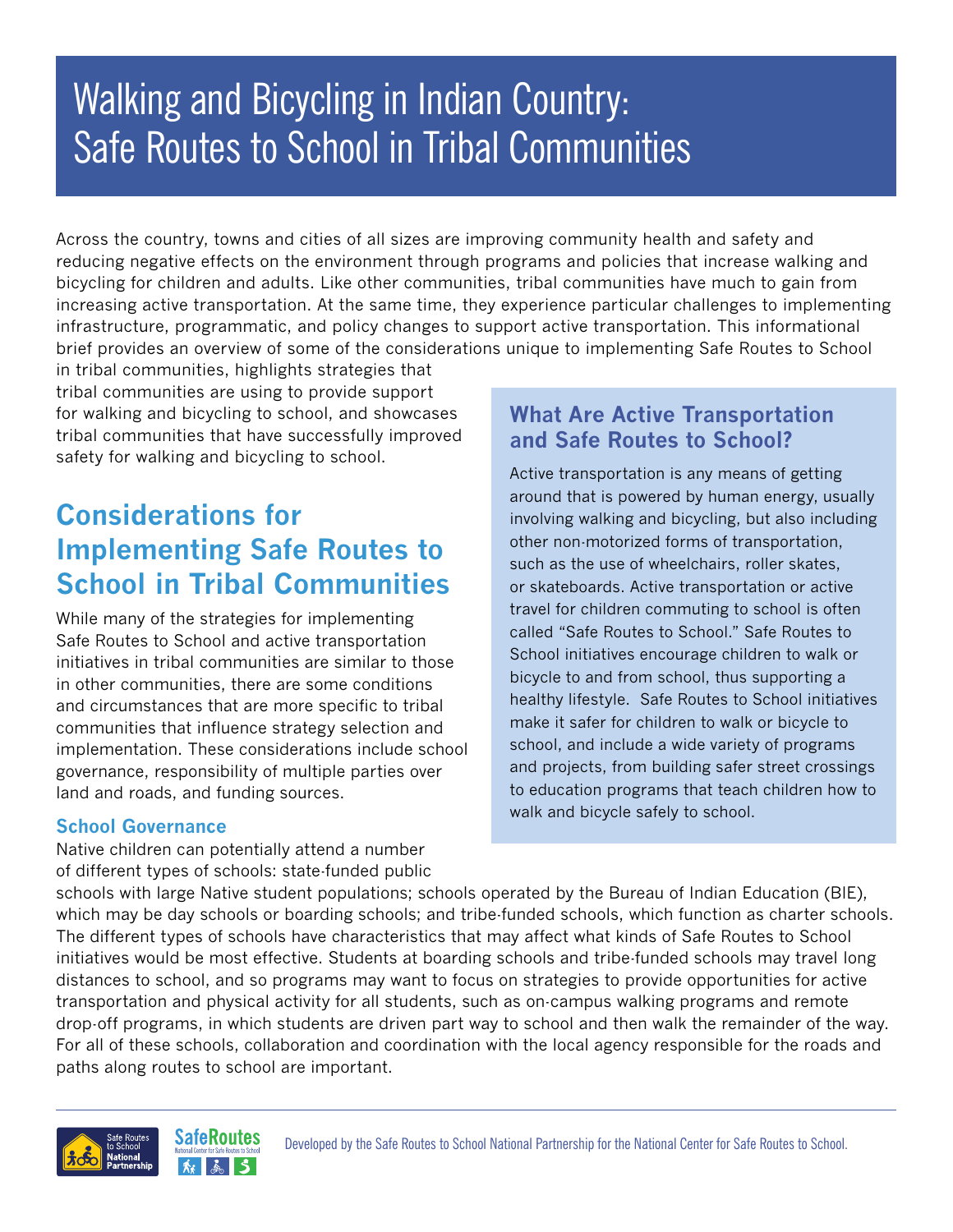### **Land and Road Jurisdiction**

Depending on where the tribal community is located, there may be many different agencies that are responsible for various aspects of roads and land that affect walking and bicycling. Responsibility for roads can take many forms. Although Indian reservations cover significant area, 78 percent of tribal members live outside of a reservation. $1$  On reservations, some roads may be owned and maintained by the tribe or private entities, but state or county roads may also cross tribal land. The standards for designing the roads may differ based on who owns and operates them. Because so many agencies may have jurisdiction over interconnected land and roads where improvements are needed, it is important to have strong lines of communication and collaborative efforts.



*Students from Pryor Creek, OK participate in Walking Wednesdays. Photo courtesy of Doug Moore.*

### **Funding for Safe Routes to School**

Safe Routes to School projects and programs in tribal communities, as in other communities, are eligible for funding through the federal transportation bill. Under the current transportation bill, federally recognized tribes can apply for funds for walking and bicycling to school improvements on their own or in collaboration with public school districts, local or regional government agencies, and other eligible applicants.

Tribes have additional funding sources to support safe walking and bicycling to school. For example, under the current transportation bill, Tribal Transportation Program Safety Funds are available for federally recognized tribes to address transportation safety issues, which can include safe school travel programs and projects. Other sources of funds are dedicated toward improving health for tribal members, including the Centers for Disease Control and Protection's (CDC's) Comprehensive Approach to Good Health and Wellness in Indian Country grants and Indian Health Service's Injury Prevention Program.

### **Challenges for Walking and Bicycling to School**

Like other communities, tribal communities may face obstacles in providing safe walking and bicycling routes for children or implementing Safe Routes to School programs and projects. While not unique to tribal communities, these are some of challenges that tribal communities often face:

**Rural Conditions** — Many tribal communities are located in rural areas with long distances between home and school, few sidewalks or bicycle lanes, low lighting, and drivers traveling at high speeds on low traffic roads through sparsely populated areas. Some communities are located in even more remote settings where there are no paved roads and off-road vehicles pose dangers to children walking and bicycling. The Safe Routes to School National Partnership has developed a series of fact sheets to assist rural communities in improving conditions for active transportation.

**Loose Animals and Wildlife** — An additional challenge for children walking and biking in rural areas is loose animals and/or wildlife. In areas where properties are unfenced, livestock and other domesticated animals can wander onto roadways and trails and children may feel threatened while on foot or bicycle. Some tribal communities have adopted animal control ordinances to reduce the number of animals that children and their families may encounter on their routes to school.

**Limited Capacity of Staff** — Some tribal communities, and the towns, cities, and schools they partner with, have limited staff available to advocate for improvements, seek funding, administer grants, or run Safe Routes to School programs. As sovereign nations, tribal governments have many responsibilities

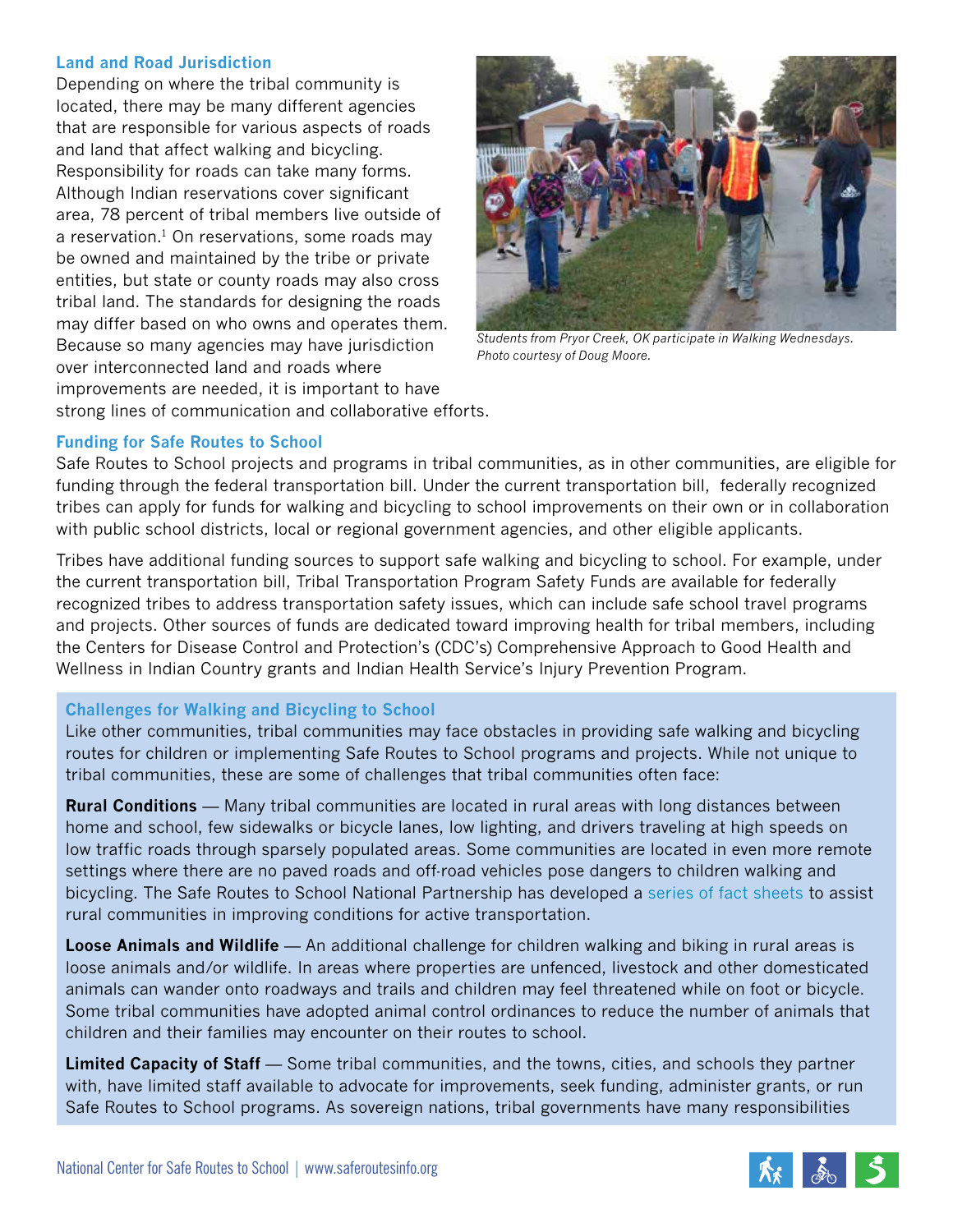and often resources are spread thin over many different needs and priorities. Many tribal communities, including those highlighted in this informational brief, have found collaborating with local partners and leveraging collective resources are key ingredients to overcoming these limitations.

**Data Collection and Evaluation** — Limited staff capacity and resources can also hinder the data collection, record keeping, and evaluation that can support strong Safe Routes to School initiatives. Data analysis is often needed for grant applications and grant management, as well as to identify and prioritize needs. Many tribal communities rely on paper records and do not have access to GIS and other technologies that help with data collection and maintenance. Groups such as the National Tribal Geographic Information Support Center and UC Berkeley's SafeTREC are working to provide tribes with access to basic data electronically. Schools can also use the National Center for Safe Routes to School's data system to collect, summarize, and analyze student travel tally and parent survey data.

# **Tribal Communities Implementing Successful Strategies**

Tribal communities across the country are successfully implementing strategies to improve pedestrian and bicycle safety and increase walking and bicycling to school. The following examples highlight tribal communities that have worked to support active transportation, including a description of their projects and programs, the challenges that they have faced, and what they have identified as keys to their success.



*A "road diet" planned in Pueblo of Laguna will include a new buffered bike lane on a state highway. Simulation courtesy of Pueblo of Laguna.*

**Pueblo of Laguna, New Mexico** The Pueblo of Laguna used robust community engagement throughout a pedestrian and bicycle planning process to quickly prioritize and construct infrastructure projects, creating safer walking and bicycling for children and adults.2 A federally recognized sovereign Indian tribe located in western New Mexico, the Pueblo of Laguna has six rural villages and around 4,000 community members on the reservation.

Efforts to improve conditions for walking and bicycling in Laguna

Pueblo began with a comprehensive planning process for the six villages led by the Pueblo of Laguna Planning Department. During that process, residents expressed interest in developing walking and biking trails and addressing unsafe conditions for children walking and bicycling to school. The Pueblo's planning department followed up on the comprehensive planning process by successfully pursuing a Federal Highway Administration (FHWA) TIGER II grant, which funded the development of a bicycle and pedestrian route plan as well as the engineering design of prioritized routes.

In just a short amount of time, the Pueblo then obtained funding, designed, and constructed a number of projects identified in the plan. For example, the Pueblo constructed a trail that connects to the middle school and other community facilities like the library and fitness center. In addition, FHWA Highway Safety Improvement Program (HSIP) funds are being used to construct a roundabout connecting the elementary and middle schools that will increase safety for those walking, bicycling, and driving. Despite limited staff

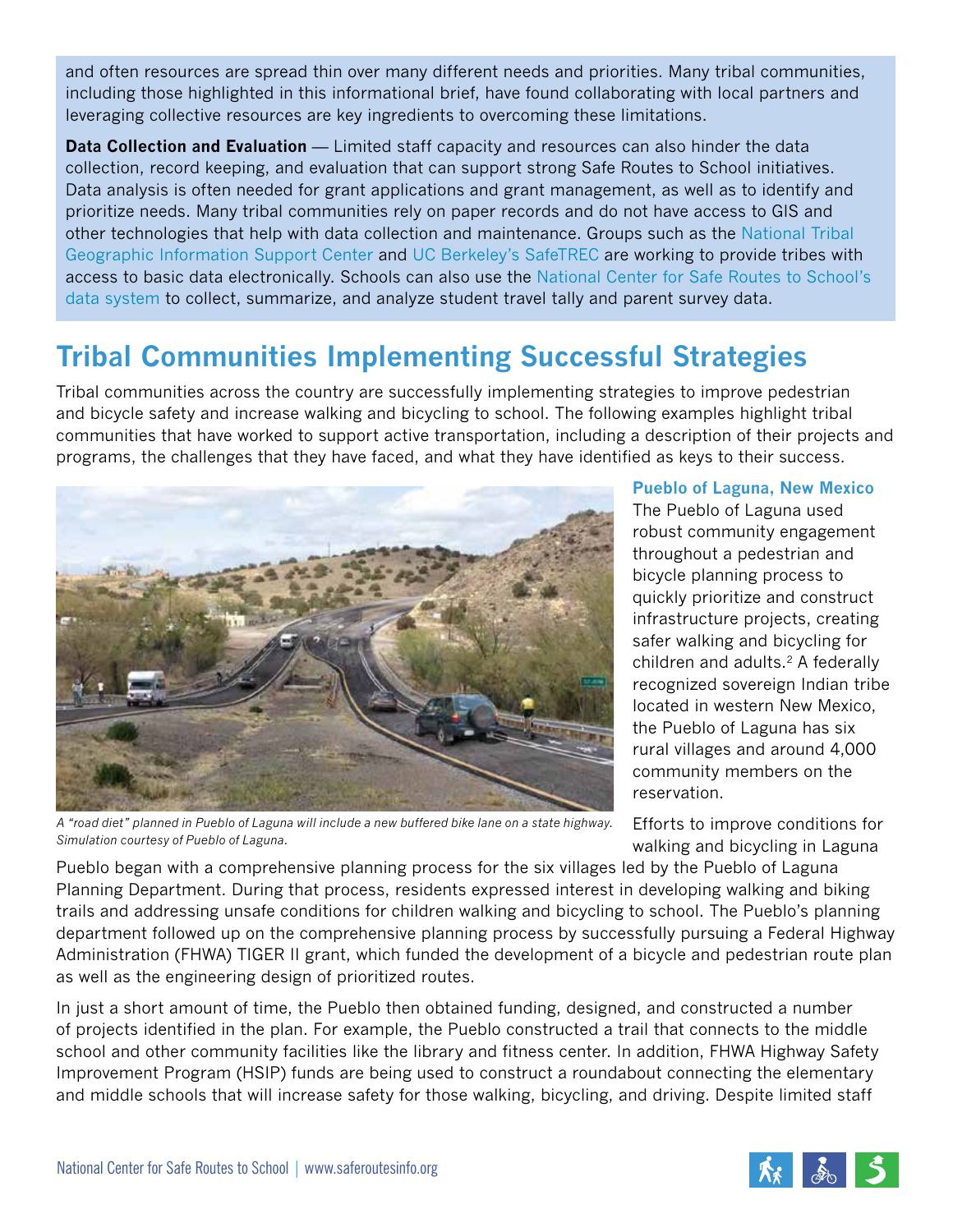resources, the Pueblo's planning department has been very proactive in identifying and pursuing grant funding to pay for planning projects as well as design and construction. The Pueblo has also piggybacked bicycle and pedestrian improvements with other roadway projects whenever possible to stretch the funding that they have.

One of the keys to success in Laguna has been the community involvement that has guided the work. At the onset, the Pueblo established a Community Biking and Walking Advisory Group, with representatives from each village who oversaw the plan development, guided the community involvement process, and continue to oversee the implementation. The project team engaged community members through different avenues, including three mapping workshops and open houses with over 230 participants; focus groups with elders, youth, the Advisory Group, and people with disabilities; field tours with Village leaders and the Advisory Group; and an online and paper survey.

#### **Ronan, Montana**

In Ronan, Montana, the Parks and Recreation Department has championed Safe Routes to School efforts and obtained multiple rounds of Safe Routes to School infrastructure and non-infrastructure funding to improve conditions for walking and bicycling to school. $3$  Ronan is a rural community of approximately 2,000 people within the Flathead Reservation of the Confederated Salish and Kootenai Tribes, and has both tribal and non-tribal residents.

Ronan's public school district serves nearly 1,200 students, with one elementary school, one middle school, and one high school. With a student population that was 58 percent Native American, and a high rate of childhood obesity, Ronan wanted to promote physical activity and provide students with safe options to get to and from school. A centrally located 15 acre park offered green space for children and families. To increase practical use of the park, city officials had the idea of creating paths that cut through the park for students to bicycle and walk to school.

### **The Five E's**

The five E's are key components that make a comprehensive and successful Safe Routes to School program. Many communities include a sixth E, equity. The five E's are:

- Education
- Encouragement
- Engineering
- Enforcement
- Evaluation

With the Parks and Recreation Department in the lead, Ronan went on to garner multiple Safe Routes to School grants, steadily improving safety and convenience for students walking and bicycling. In 2007, the initial Safe Routes to School grant allowed the provision of lighting and signage along a bike path and crosswalks through the park. Additionally, the city was able to change the speed limit to 15 mph at a crossing where the bike path crosses two main town corridors. Next, Safe Routes to School grant funding in 2009 was used for encouragement and enforcement, with funds primarily focused on police presence to enforce the speed limit on the state highway near the schools' crosswalks. Subsequent grants have gone to construct pathways that improve safety for students walking and biking to school while improving the connection to tribal housing.

The city's Parks and Recreation Department has headed up the work to pursue Safe Routes to School funding, leverage additional funding for trail system improvements, and coordinate the programming over the years. Because city staff has experience with managing grants similar to the Safe Routes to School funding and is able to provide consistent oversight of projects, they have taken the lead on the Safe Routes to School efforts, while engaging the Tribal Health Department for education and encouragement support. Community wide events to celebrate walking and bicycling are now common in Ronan, and the efforts have generated additional interest in Safe Routes to School throughout the region.

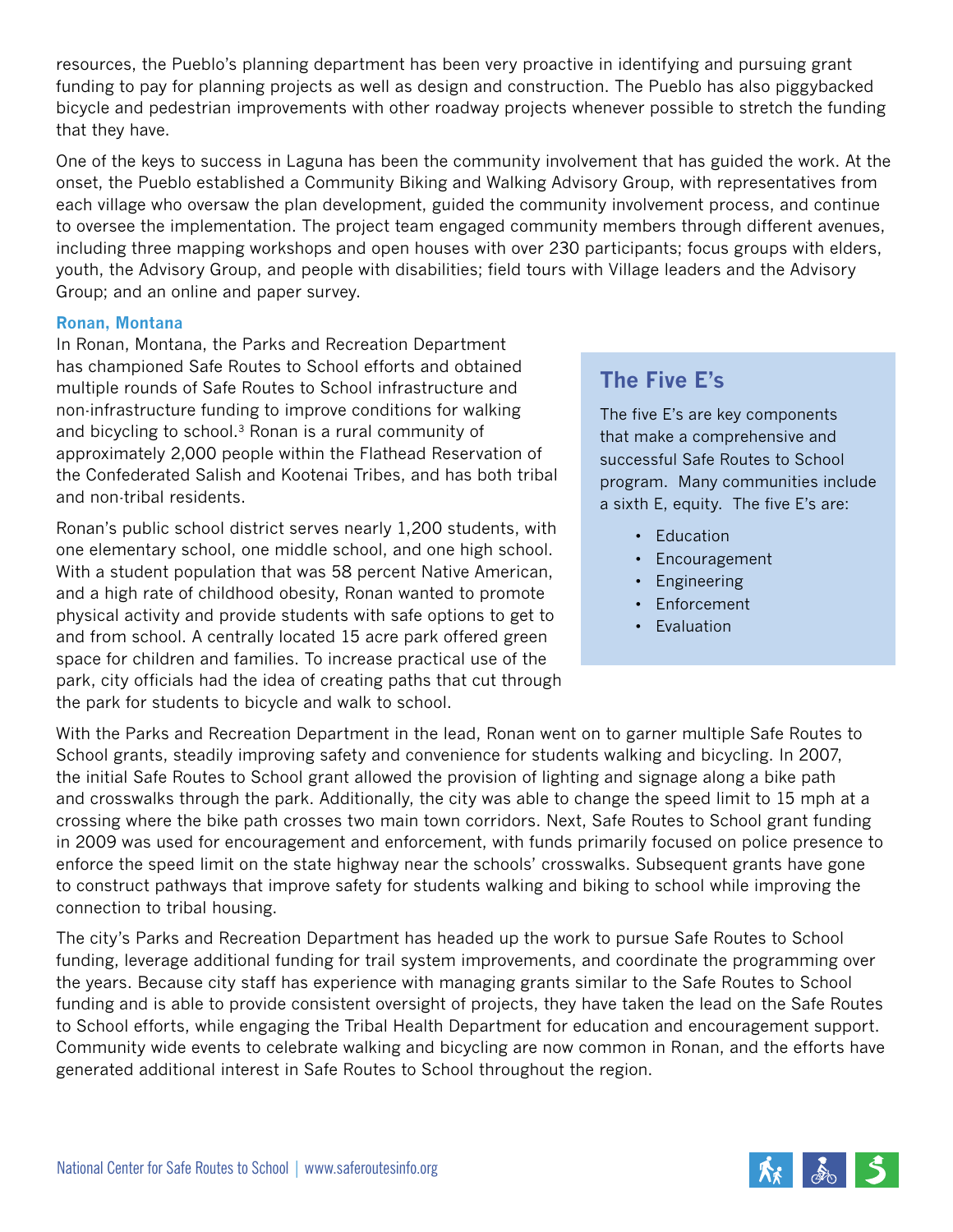### **Cherokee Nation**

In Oklahoma, the Cherokee Nation came to embrace Safe Routes to School through the lens of health, identifying active school travel as a key initiative to support a healthy weight for children and working with local towns on programs and projects that address the Safe Routes to School five E's.4 The Cherokee Nation is the largest tribal nation in the United States, with its population of over 115,000 members located primarily in northeast Oklahoma. The tribe is not located on a reservation, but works closely with the cities and towns where its members live in this largely rural and low-income region.

In 2012, the Cherokee Nation received \$1.3 million from the CDC to increase active living as a means to address obesity. The Cherokee Nation focused on four communities – Nowata, Tahlequah, Pryor Creek, and Stillwell – and selected Safe Routes to School as a key strategy to implement. The communities faced decreasing rates of walking and biking and a lack of infrastructure to support walking and biking. The Cherokee Nation worked with the four communities to develop





*Pryor High School leadership students painted a graphic to draw attention to an intersection adjacent to their school. Photo courtesy of Doug Moore.*

a comprehensive Safe Routes to School program. In addition, the Cherokee Public Health Department partnered closely with the Oklahoma Department of Transportation to apply for grants to make infrastructure improvements, as well as raise awareness around walking and biking. Key partners included planning departments at the local cities and the tribal GIS department, which supported data collection and mapping.

Due to the increased awareness around walking and biking, these communities now participate regularly in walking and biking events such as International Walk to School Day. In addition, they coordinate walking school bus routes and conduct events at school, including bike safety rallies, helmet distribution, and provision of walking and biking safety messages in the morning assemblies at the schools. The cities of Tahlequah and Pryor Creek have taken walking and bicycling efforts a step further, working to develop Complete Streets policies and broadening the coalitions to include business owners to advocate for increased walkability and bikeability.

### **Additional Strategies**

In addition to the strategies described in the community profiles, there are additional strategies that tribal communities may want to consider:

**Remote Drop Off Programs** — For tribal communities in rural areas, where there is a greater distance between home and school, remote drop off programs help increase walking and physical activity opportunities. Children are driven most of the way to school by their parents or on the bus, but then are dropped off a short distance from school so that they can walk the reminder of the way. A remote drop off site may include a park, a parking lot, or anywhere else where students can be easily dropped off, can safely congregate, and can follow a relatively safe route to the school. Once children are dropped off, they may be accompanied to school by a school bus driver, teacher, or adult volunteer, or may walk on their own, depending on their age and how the program is structured.